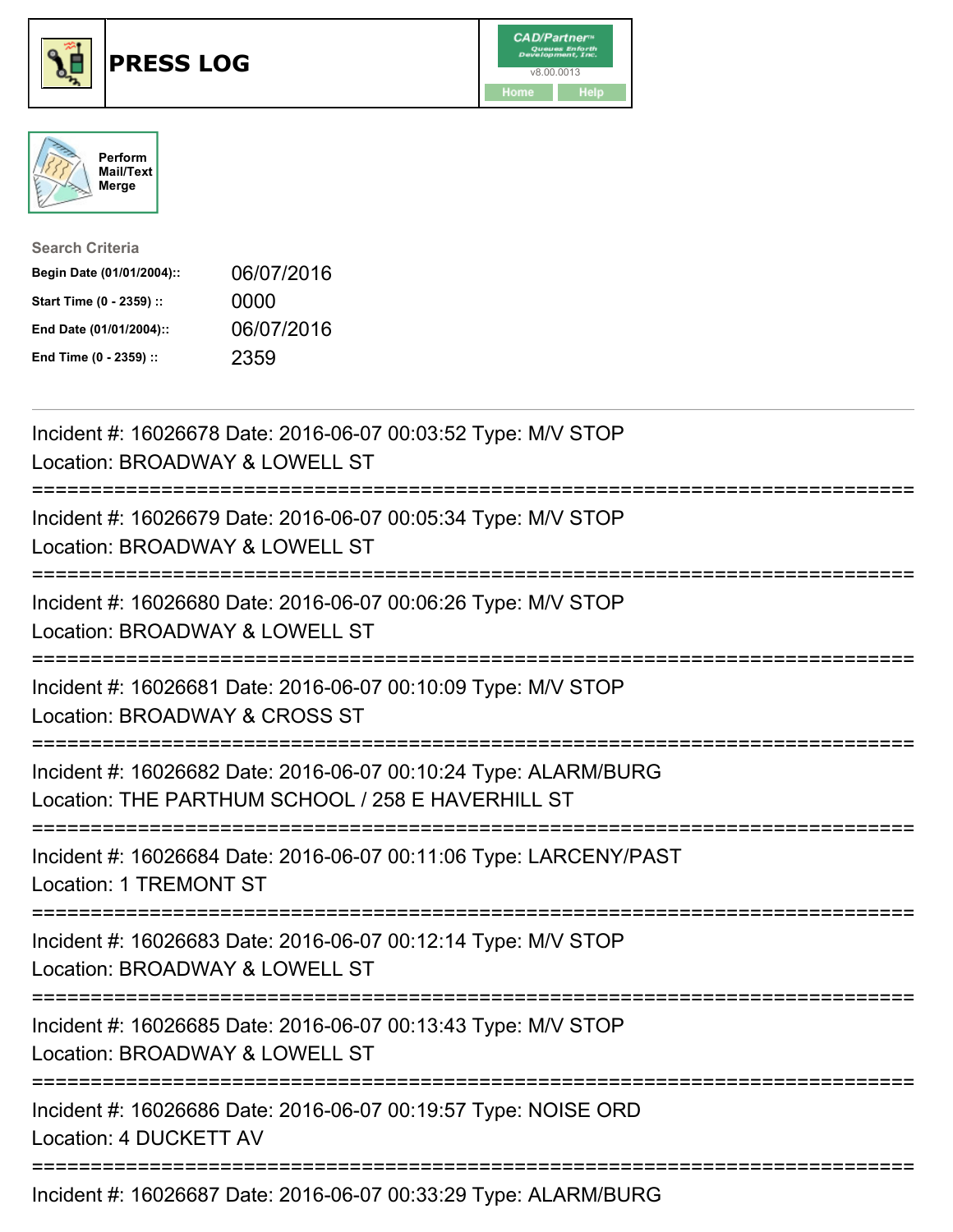| Location: MATL AMUSEMENTS / 141 WINTHROP AV                                                                                               |
|-------------------------------------------------------------------------------------------------------------------------------------------|
| Incident #: 16026688 Date: 2016-06-07 00:37:30 Type: DOMESTIC/PROG<br>Location: 139 SALEM ST                                              |
| Incident #: 16026689 Date: 2016-06-07 01:37:52 Type: M/V STOP<br>Location: 700 ESSESX ST                                                  |
| Incident #: 16026690 Date: 2016-06-07 01:44:54 Type: M/V STOP<br>Location: FERN ST & LAWRENCE ST<br>:==================================== |
| Incident #: 16026691 Date: 2016-06-07 01:47:06 Type: SUS PERS/MV<br>Location: PARKER ST & SALEM ST                                        |
| Incident #: 16026692 Date: 2016-06-07 01:50:56 Type: MAN DOWN<br>Location: ALDER ST & SPRUCE ST                                           |
| Incident #: 16026693 Date: 2016-06-07 01:59:14 Type: NOISE ORD<br>Location: 1062 ESSEX ST FL 1                                            |
| Incident #: 16026694 Date: 2016-06-07 02:05:18 Type: UNKNOWN PROB<br><b>Location: KATHERINE ST</b>                                        |
| ==================<br>Incident #: 16026695 Date: 2016-06-07 02:10:15 Type: M/V STOP<br>Location: ANDOVER ST & S BROADWAY                  |
| Incident #: 16026696 Date: 2016-06-07 02:14:47 Type: M/V STOP<br>Location: ESSEX ST AND MARGIN ST                                         |
| Incident #: 16026697 Date: 2016-06-07 02:16:57 Type: ALARM/BURG<br>Location: THE PARTHUM SCHOOL / 258 E HAVERHILL ST                      |
| Incident #: 16026698 Date: 2016-06-07 02:20:48 Type: M/V STOP<br>Location: METHUEN ST & UNION ST                                          |
| Incident #: 16026699 Date: 2016-06-07 02:21:12 Type: A&B PAST<br>Location: 1 GENERAL ST                                                   |
| Incident #: 16026700 Date: 2016-06-07 02:24:47 Type: UNWANTEDGUEST<br>Location: 4 INMAN ST #9                                             |
| Incident #: 16026701 Date: 2016-06-07 02:33:41 Type: M/V STOP                                                                             |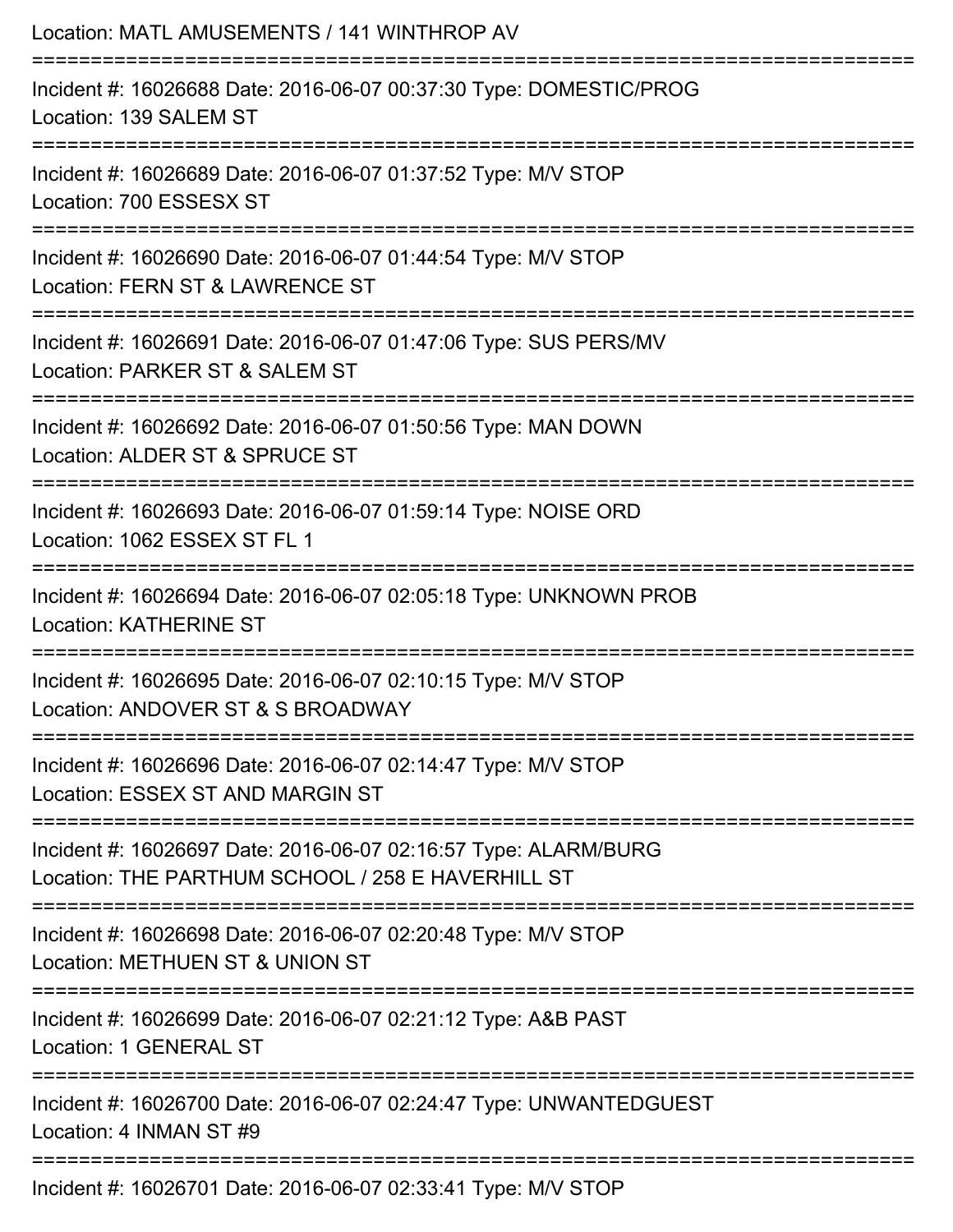| Incident #: 16026702 Date: 2016-06-07 03:07:09 Type: SUS PERS/MV<br>Location: CVS PHARMACY / 266 BROADWAY                               |
|-----------------------------------------------------------------------------------------------------------------------------------------|
| Incident #: 16026703 Date: 2016-06-07 03:12:56 Type: BUILDING CHK<br>Location: 700 ESSEX ST                                             |
| Incident #: 16026704 Date: 2016-06-07 03:24:02 Type: BUILDING CHK<br>Location: 266 BROADWAY                                             |
| Incident #: 16026705 Date: 2016-06-07 03:28:45 Type: M/V STOP<br>Location: HAVERHILL ST & NEWBURY ST                                    |
| Incident #: 16026706 Date: 2016-06-07 03:59:28 Type: BUILDING CHK<br>Location: CARRIBBEAN BAKERY / 205 BROADWAY<br>==================== |
| Incident #: 16026707 Date: 2016-06-07 04:21:33 Type: M/V STOP<br>Location: APPLETON WY & COMMON ST                                      |
| Incident #: 16026708 Date: 2016-06-07 04:40:05 Type: MEDIC SUPPORT<br>Location: 1 BEACON AVE #224 FL 2                                  |
| Incident #: 16026709 Date: 2016-06-07 04:48:10 Type: AMBULANCE ASSSI<br>Location: 1 BEACON AV                                           |
| Incident #: 16026710 Date: 2016-06-07 04:59:01 Type: DISTURBANCE<br>Location: 2 COMMON ST                                               |
| Incident #: 16026711 Date: 2016-06-07 05:30:47 Type: M/V STOP<br>Location: 194 PROSPECT ST                                              |
| Incident #: 16026712 Date: 2016-06-07 05:36:07 Type: M/V STOP<br>Location: ARLINGTON ST & CHELMSFORD ST                                 |
| Incident #: 16026713 Date: 2016-06-07 05:39:34 Type: BUILDING CHK<br>Location: COMPUTER REPAIR / 311 BROADWAY                           |
| Incident #: 16026714 Date: 2016-06-07 05:42:26 Type: BUILDING CHK<br>Location: BEAUTY SUPPLY / 285 BROADWAY                             |
| Incident #: 16026715 Date: 2016-06-07 06:17:00 Type: ALARM/BURG                                                                         |

 $L = L L L L L L$  100 BBOARWAY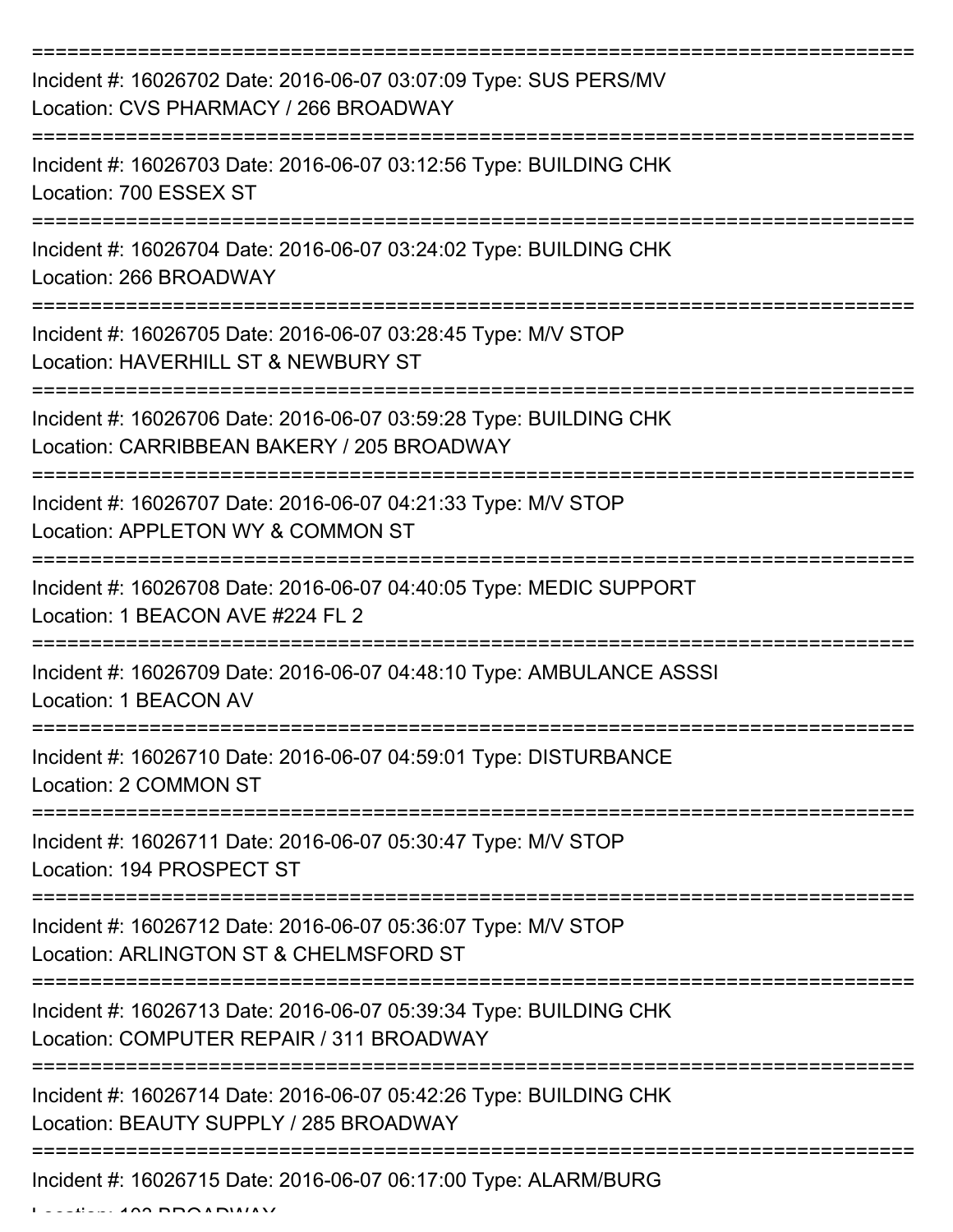| Incident #: 16026716 Date: 2016-06-07 06:40:47 Type: A&B PAST<br>Location: 53 BRADFORD ST #15                                   |
|---------------------------------------------------------------------------------------------------------------------------------|
| Incident #: 16026717 Date: 2016-06-07 06:46:07 Type: M/V STOP<br>Location: S UNION ST & WINTHROP AV                             |
| Incident #: 16026718 Date: 2016-06-07 06:48:50 Type: M/V STOP<br>Location: MERRIMACK ST & PARKER ST                             |
| Incident #: 16026719 Date: 2016-06-07 07:02:57 Type: TOW OF M/V<br>Location: 600 BROADWAY                                       |
| Incident #: 16026720 Date: 2016-06-07 07:11:56 Type: ALARM/BURG<br>Location: 530 BROADWAY FL 1                                  |
| Incident #: 16026721 Date: 2016-06-07 07:28:45 Type: M/V STOP<br>Location: S BROADWAY & WEARE ST                                |
| Incident #: 16026722 Date: 2016-06-07 07:40:46 Type: BUILDING CHK<br>Location: 103 BROADWAY                                     |
| Incident #: 16026723 Date: 2016-06-07 07:48:14 Type: AUTO ACC/NO PI<br>Location: ESSEX ST & HAMPSHIRE ST                        |
| Incident #: 16026725 Date: 2016-06-07 07:49:24 Type: RECOV/STOL/MV<br>Location: CENTRAL CATHOLIC HIGH SCHOOL / 300 HAMPSHIRE ST |
| Incident #: 16026724 Date: 2016-06-07 07:49:36 Type: PARK & WALK<br>Location: 0 BROADWAY                                        |
| Incident #: 16026726 Date: 2016-06-07 07:52:36 Type: MV/BLOCKING<br>Location: 6 CHELMSFORD ST                                   |
| Incident #: 16026727 Date: 2016-06-07 07:59:17 Type: M/V STOP<br>Location: NEWTON ST & SALEM ST                                 |
| Incident #: 16026728 Date: 2016-06-07 08:04:41 Type: MAN DOWN<br>Location: 133 LAWRENCE ST                                      |
| Incident #: 16026730 Date: 2016-06-07 08:23:41 Type: IDENTITY THEFT                                                             |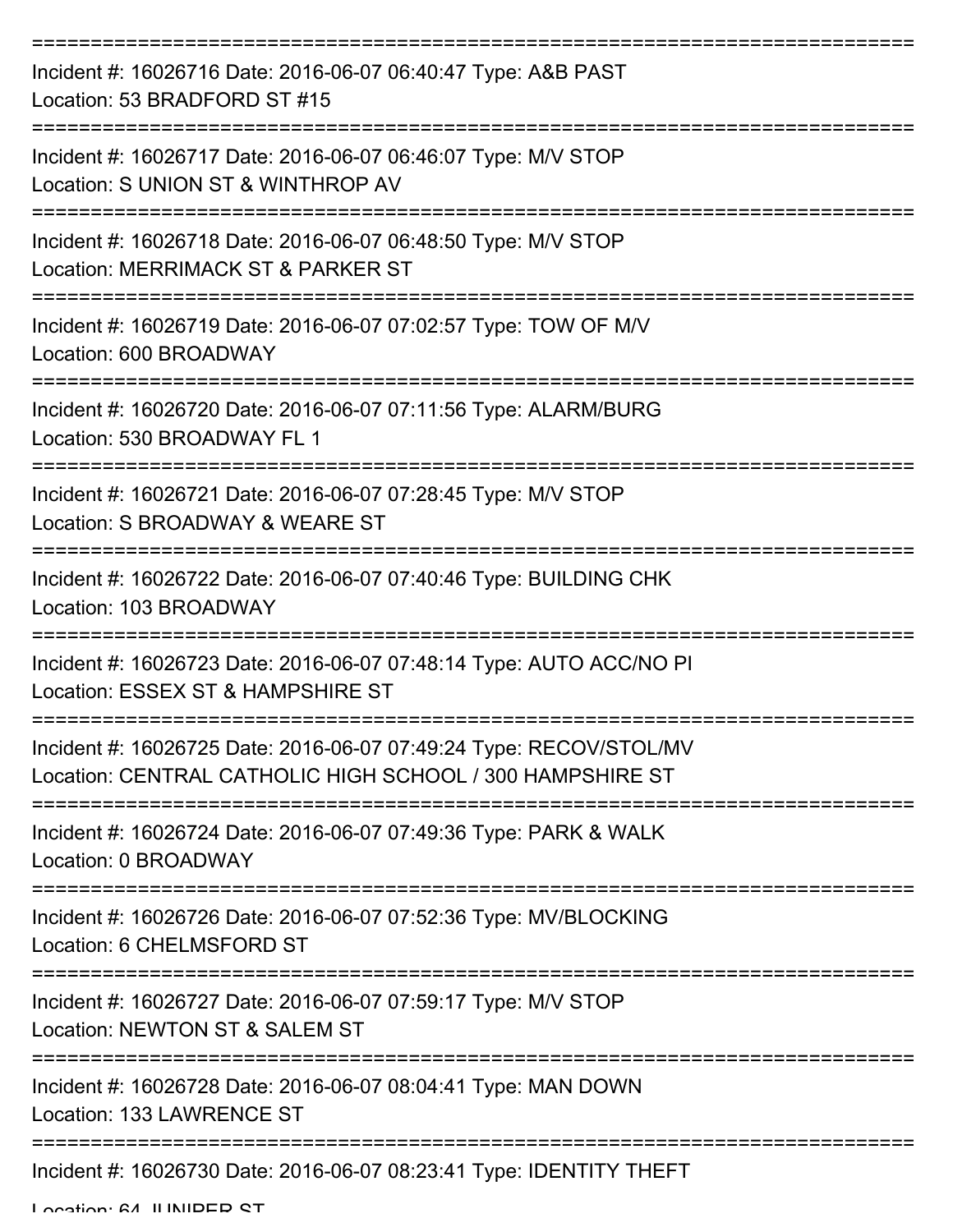| Incident #: 16026729 Date: 2016-06-07 08:25:46 Type: TOW/REC/STOL<br>Location: 2 RIVERVIEW PL                     |
|-------------------------------------------------------------------------------------------------------------------|
| Incident #: 16026731 Date: 2016-06-07 08:27:01 Type: AUTO ACC/NO PI<br>Location: WINTHROP AV<br>:================ |
| Incident #: 16026732 Date: 2016-06-07 08:31:23 Type: ALARM/BURG<br>Location: CHARLES KIRISTE / 60 ISLAND ST       |
| Incident #: 16026735 Date: 2016-06-07 08:56:10 Type: STOL/MV/PAS<br>Location: 5 BAILEY ST                         |
| Incident #: 16026733 Date: 2016-06-07 08:56:29 Type: UNKNOWN PROB<br>Location: 424 ANDOVER ST                     |
| Incident #: 16026734 Date: 2016-06-07 08:59:17 Type: ALARMS<br>Location: 92 GENESEE ST                            |
| Incident #: 16026736 Date: 2016-06-07 09:04:27 Type: MEDIC SUPPORT<br>Location: 10 CAMPO SECO ST FL 1STFL         |
| Incident #: 16026737 Date: 2016-06-07 09:16:47 Type: SUS PERS/MV<br>Location: COLONIAL LOUNGE / 287 BROADWAY      |
| Incident #: 16026738 Date: 2016-06-07 09:19:41 Type: WARRANT SERVE<br>Location: 46 BRADFORD ST #1B                |
| Incident #: 16026739 Date: 2016-06-07 09:20:51 Type: PARK & WALK<br>Location: BRADFORD ST & BROADWAY              |
| Incident #: 16026740 Date: 2016-06-07 09:24:20 Type: 209A/SERVE<br>Location: 196 JACKSON ST                       |
| Incident #: 16026741 Date: 2016-06-07 09:33:53 Type: TOW OF M/V<br>Location: HOBSON ST & PEARL ST                 |
| Incident #: 16026742 Date: 2016-06-07 09:37:26 Type: DK (DRUNK)<br>Location: SAM'S FOOD STORE / 389 BROADWAY      |
| Incident #: 16026743 Date: 2016-06-07 09:38:34 Type: 209A/SERVE                                                   |

Location: 112 MARSTON ST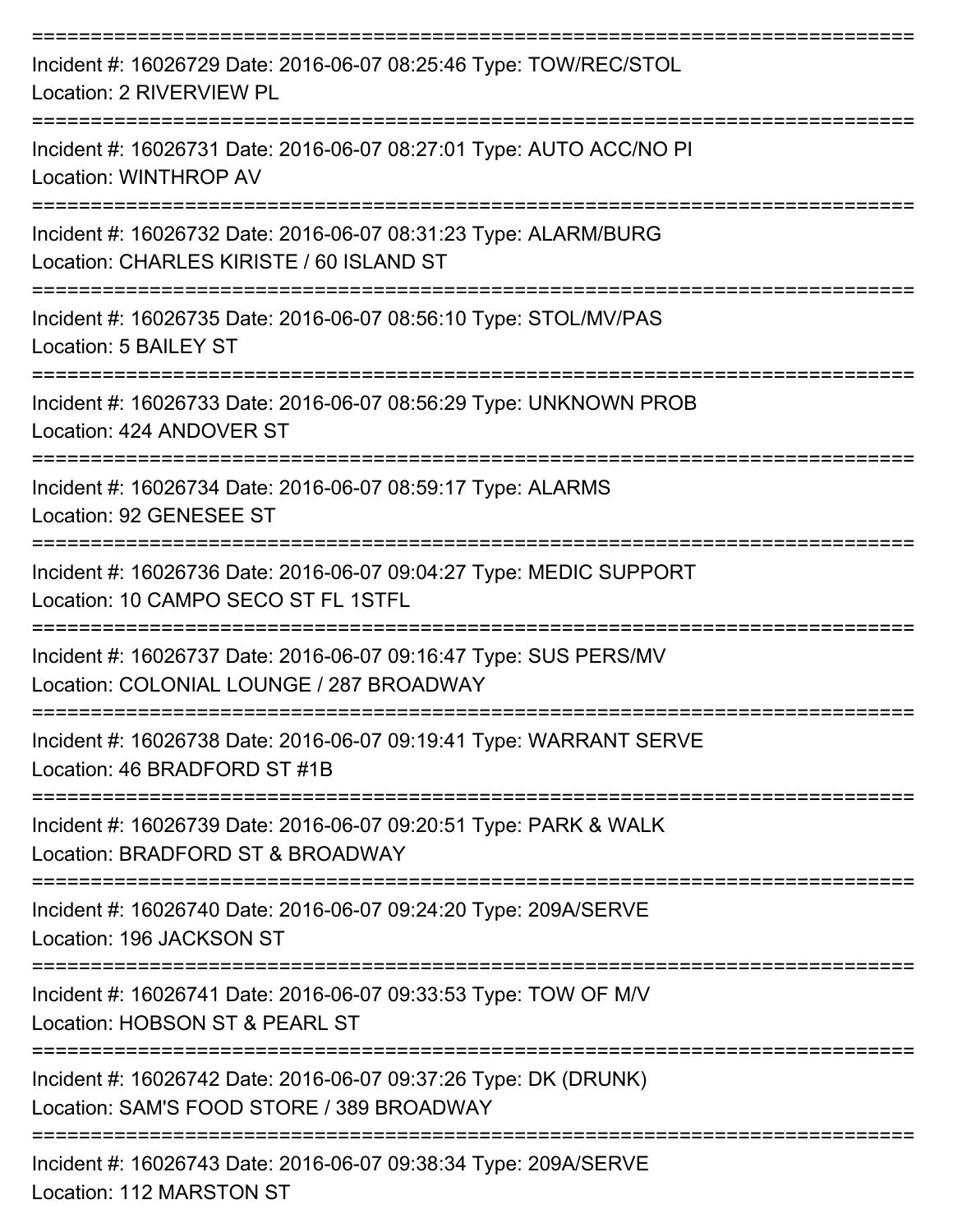| Incident #: 16026744 Date: 2016-06-07 09:45:01 Type: M/V STOP<br>Location: CHESTNUT ST & ELM ST                                                                      |
|----------------------------------------------------------------------------------------------------------------------------------------------------------------------|
| Incident #: 16026745 Date: 2016-06-07 09:45:07 Type: ALARM/BURG<br>Location: MARTE RESD / 460 HAVERHILL ST                                                           |
| :=====================<br>Incident #: 16026746 Date: 2016-06-07 09:47:31 Type: CK WELL BEING<br>Location: 33 BROOK ST #1                                             |
| Incident #: 16026747 Date: 2016-06-07 09:49:55 Type: 209A/SERVE<br>Location: 5 EUTAW ST<br>:=================================                                        |
| Incident #: 16026748 Date: 2016-06-07 09:57:52 Type: M/V STOP<br>Location: BOXFORD ST & WINTHROP AV                                                                  |
| Incident #: 16026750 Date: 2016-06-07 10:04:51 Type: LARCENY/PAST<br>Location: 53 BRADFORD ST #12 FL 3                                                               |
| ---------------------<br>-----------------------------------<br>Incident #: 16026749 Date: 2016-06-07 10:05:10 Type: PARK & WALK<br>Location: BRADFORD ST & BROADWAY |
| Incident #: 16026751 Date: 2016-06-07 10:09:10 Type: ASSIST FIRE<br>Location: 0 BROADWAY                                                                             |
| Incident #: 16026752 Date: 2016-06-07 10:10:45 Type: M/V STOP<br>Location: HAMPSHIRE ST & LOWELL ST                                                                  |
| Incident #: 16026753 Date: 2016-06-07 10:12:06 Type: ASSIST FIRE<br>Location: JACKSON ST & METHUEN ST                                                                |
| Incident #: 16026754 Date: 2016-06-07 10:14:22 Type: TOW OF M/V<br>Location: 189 MAPLE ST                                                                            |
| Incident #: 16026755 Date: 2016-06-07 10:15:08 Type: DISTURBANCE<br>Location: SUNOCO / 599 BROADWAY                                                                  |
| Incident #: 16026756 Date: 2016-06-07 10:19:10 Type: LARCENY/PAST<br>Location: 305 S BROADWAY                                                                        |
| Incident #: 16026757 Date: 2016-06-07 10:27:47 Type: WARRANT SERVE<br>Location: 1 GENERAL ST                                                                         |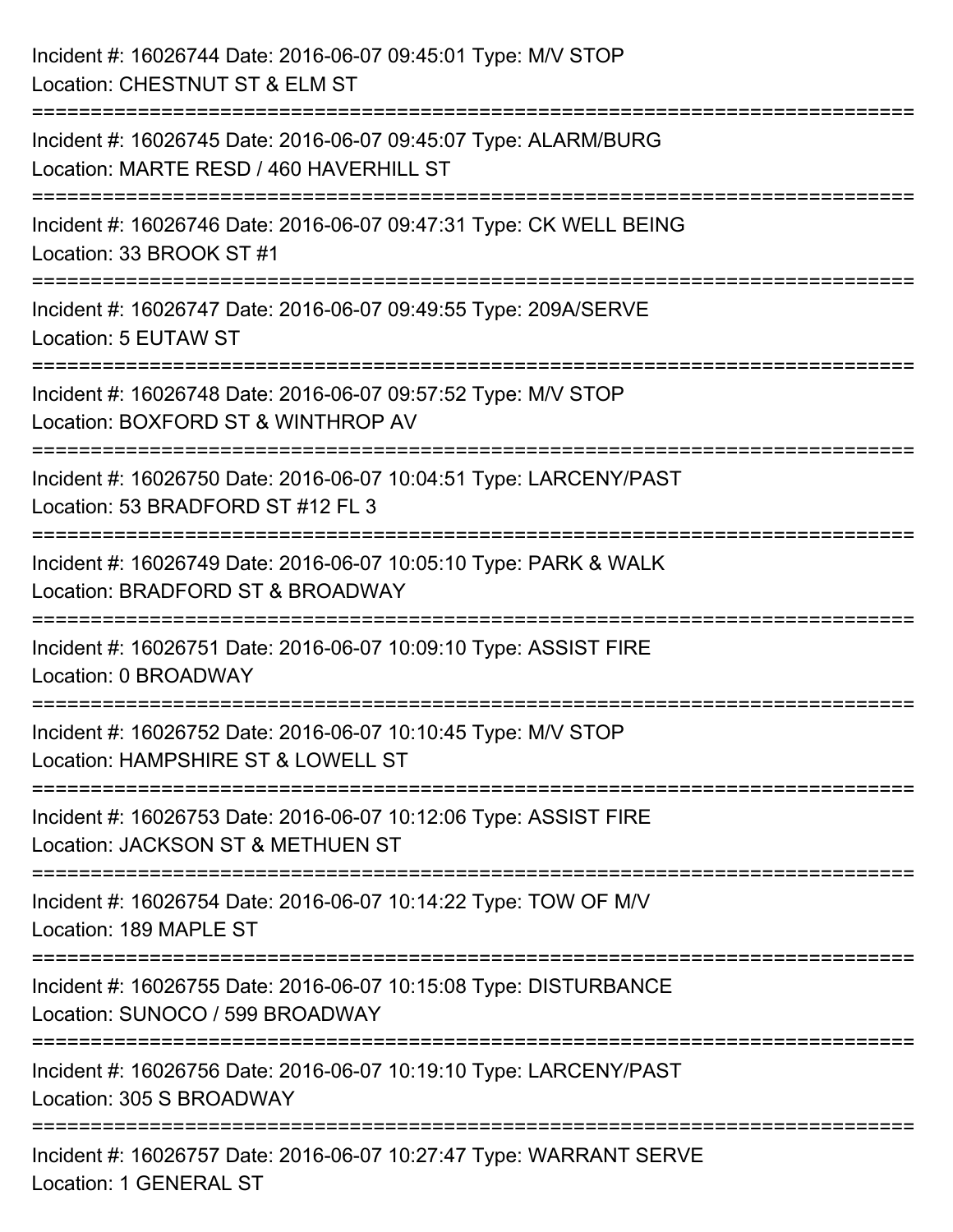| Incident #: 16026758 Date: 2016-06-07 10:46:49 Type: M/V STOP<br>Location: BROADWAY & ESSEX ST                                                     |
|----------------------------------------------------------------------------------------------------------------------------------------------------|
| :============<br>Incident #: 16026759 Date: 2016-06-07 10:49:16 Type: MAL DAMAGE<br>Location: 44 BUTLER ST                                         |
| Incident #: 16026760 Date: 2016-06-07 10:50:58 Type: ALARM/BURG<br>Location: NESC FEDERAL CREDIT UNION / 14 AMESBURY ST                            |
| Incident #: 16026761 Date: 2016-06-07 10:56:41 Type: 209A/SERVE<br>Location: 459 S BROADWAY                                                        |
| Incident #: 16026763 Date: 2016-06-07 11:05:13 Type: MEDIC SUPPORT<br>Location: 103 E PLEASANT ST FL 1ST<br>====================================== |
| Incident #: 16026762 Date: 2016-06-07 11:05:29 Type: PARK & WALK<br>Location: BRADFORD ST & BROADWAY                                               |
| Incident #: 16026764 Date: 2016-06-07 11:12:52 Type: SUS PERS/MV<br>Location: 89 S BROADWAY                                                        |
| Incident #: 16026765 Date: 2016-06-07 11:16:48 Type: 209A/SERVE<br>Location: 247 SALEM ST                                                          |
| Incident #: 16026766 Date: 2016-06-07 11:23:23 Type: 209A/SERVE<br>Location: 30 MORTON ST                                                          |
| Incident #: 16026767 Date: 2016-06-07 11:28:38 Type: 209A/SERVE<br>Location: 62 GREENWOOD ST                                                       |
| Incident #: 16026768 Date: 2016-06-07 11:36:44 Type: MEDIC SUPPORT<br><b>Location: MERRIMACK ST</b>                                                |
| Incident #: 16026770 Date: 2016-06-07 11:41:16 Type: ALARM/BURG<br>Location: GLENN GARY CONTRACTING / 26 ISLAND ST                                 |
| Incident #: 16026769 Date: 2016-06-07 11:41:59 Type: TRESPASSING<br>Location: BURGER KING / 187 BROADWAY                                           |
| Incident #: 16026771 Date: 2016-06-07 11:45:01 Type: TOW OF M/V<br>Location: 208 AMESBURY ST                                                       |

===========================================================================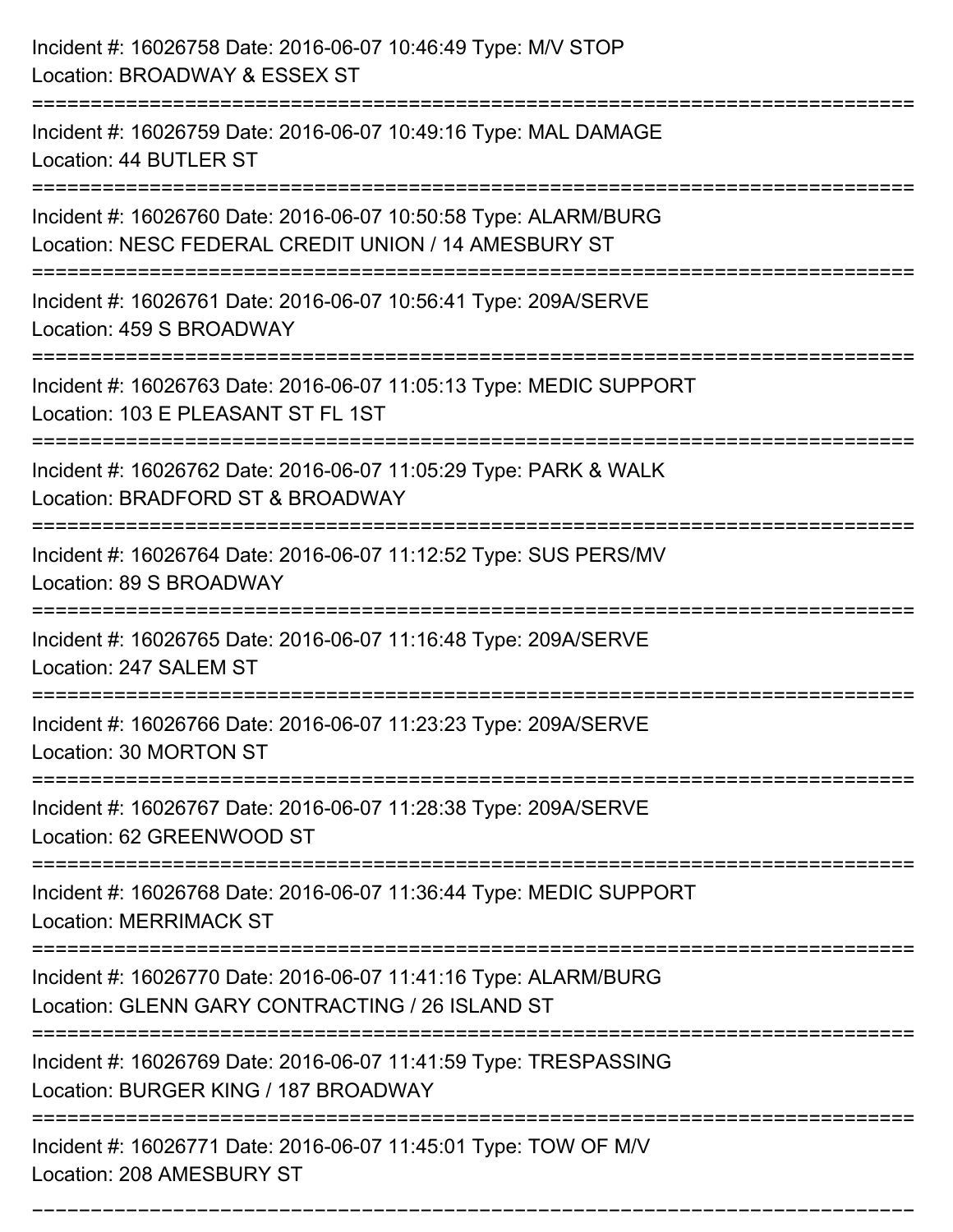| Incident #: 16026772 Date: 2016-06-07 11:45:50 Type: 209A/SERVE<br>Location: 105 HANCOCK ST                                     |
|---------------------------------------------------------------------------------------------------------------------------------|
| Incident #: 16026773 Date: 2016-06-07 11:53:34 Type: ALARM/BURG<br>Location: CRUZ RESD / 88 BAILEY ST                           |
| Incident #: 16026774 Date: 2016-06-07 12:00:00 Type: INVESTIGATION<br>Location: 90 LOWELL ST                                    |
| Incident #: 16026775 Date: 2016-06-07 12:04:06 Type: M/V STOP<br>Location: 350 ESSEX ST                                         |
| Incident #: 16026776 Date: 2016-06-07 12:06:19 Type: DOMESTIC/PROG<br>Location: 45 CLIFTON ST<br>============================== |
| Incident #: 16026777 Date: 2016-06-07 12:08:25 Type: GENERAL SERV<br>Location: 11 FERRY ST                                      |
| Incident #: 16026778 Date: 2016-06-07 12:19:33 Type: CIVIL PROB<br>Location: 25 WEST ST<br>;============================        |
| Incident #: 16026779 Date: 2016-06-07 12:27:01 Type: ALARM/BURG<br>Location: MATOS RESD / 21 WASHINGTON ST                      |
| Incident #: 16026780 Date: 2016-06-07 12:33:19 Type: M/V STOP<br>Location: GARDEN ST & JACKSON ST                               |
| Incident #: 16026781 Date: 2016-06-07 12:34:09 Type: THREATS<br>Location: 280 MERRIMACK ST #SUITE 309                           |
| Incident #: 16026782 Date: 2016-06-07 12:49:21 Type: WOMAN DOWN<br>Location: 280 MERRIMACK ST                                   |
| Incident #: 16026783 Date: 2016-06-07 12:56:26 Type: GENERAL SERV<br>Location: BAILEY ST & PARKER ST                            |
| Incident #: 16026784 Date: 2016-06-07 12:59:21 Type: M/V STOP<br>Location: BRADFORD ST & FRANKLIN ST                            |
| Incident #: 16026785 Date: 2016-06-07 13:07:06 Type: CK WELL BEING<br>Location: 132 SPRINGFIELD ST #2                           |
|                                                                                                                                 |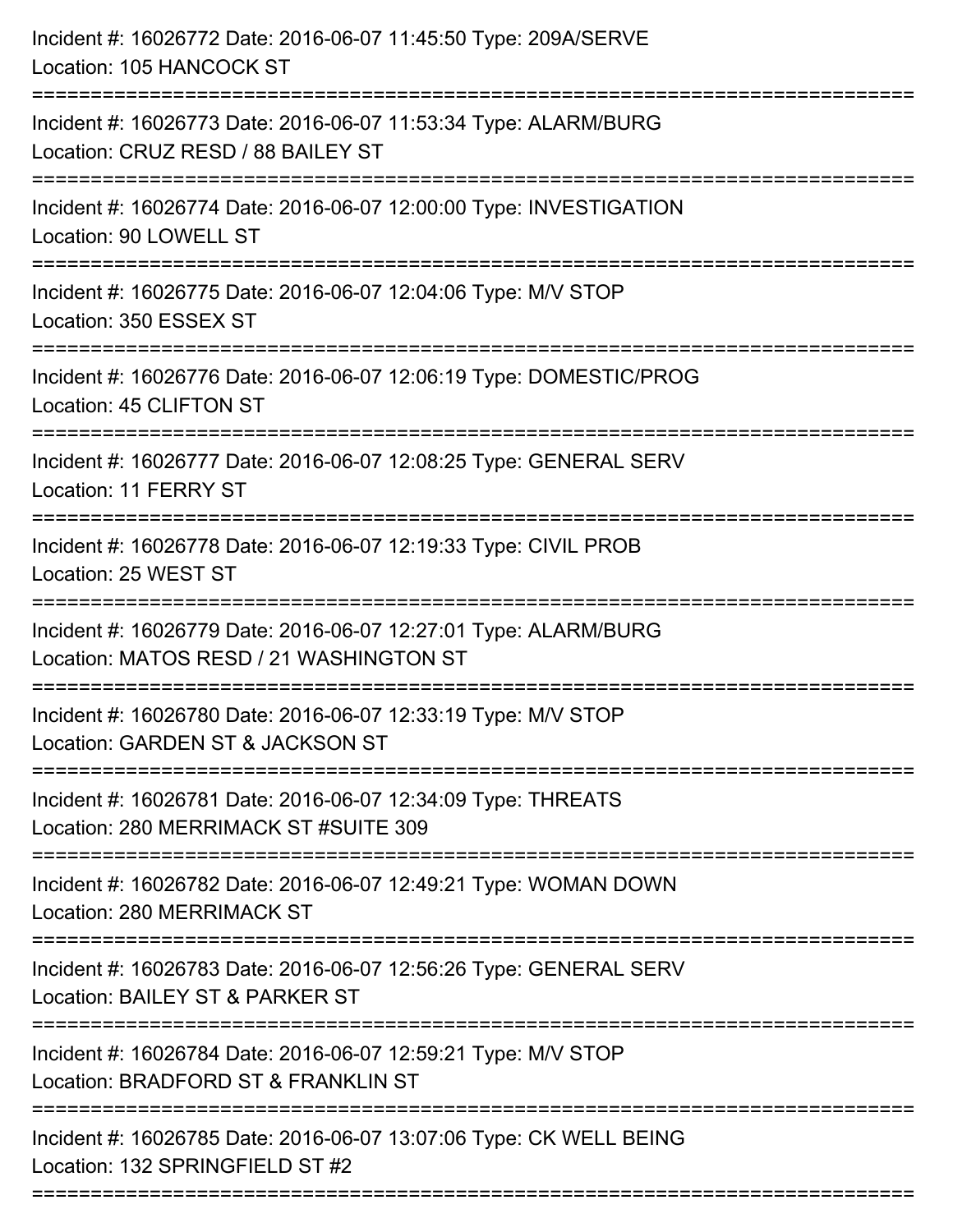Location: 139 MAY ST

| Incident #: 16026787 Date: 2016-06-07 13:12:16 Type: 209A/SERVE<br>Location: 62 GREENWOOD ST          |
|-------------------------------------------------------------------------------------------------------|
| Incident #: 16026788 Date: 2016-06-07 13:13:27 Type: 209A/SERVE<br>Location: 62 GREENWOOD ST          |
| Incident #: 16026789 Date: 2016-06-07 13:14:42 Type: 209A/SERVE<br>Location: 62 GREENWOOD ST          |
| Incident #: 16026790 Date: 2016-06-07 13:15:53 Type: 209A/SERVE<br>Location: 62 GREENWOOD ST          |
| Incident #: 16026791 Date: 2016-06-07 13:34:24 Type: 209A/SERVE<br>Location: 62 GREENWOOD ST          |
| Incident #: 16026792 Date: 2016-06-07 13:36:05 Type: 209A/SERVE<br>Location: 62 GREENWOOD ST          |
| Incident #: 16026793 Date: 2016-06-07 13:39:20 Type: 209A/SERVE<br>Location: 62 GREENWOOD ST          |
| Incident #: 16026795 Date: 2016-06-07 13:42:07 Type: LIC PLATE STO<br>Location: 10 VINE ST            |
| Incident #: 16026794 Date: 2016-06-07 13:42:34 Type: SUS PERS/MV<br>Location: BROADWAY & HAVERHILL ST |
| Incident #: 16026796 Date: 2016-06-07 13:47:33 Type: MAN DOWN<br><b>Location: PROSPECT CT</b>         |
| Incident #: 16026797 Date: 2016-06-07 14:04:20 Type: LARCENY/PAST<br>Location: 274 BROADWAY           |
| Incident #: 16026801 Date: 2016-06-07 14:09:36 Type: RECOV/STOL/MV<br>Location: 700 ESSEX ST          |
| Incident #: 16026798 Date: 2016-06-07 14:10:05 Type: M/V STOP<br>Location: BROADWAY & TREMONT ST      |
|                                                                                                       |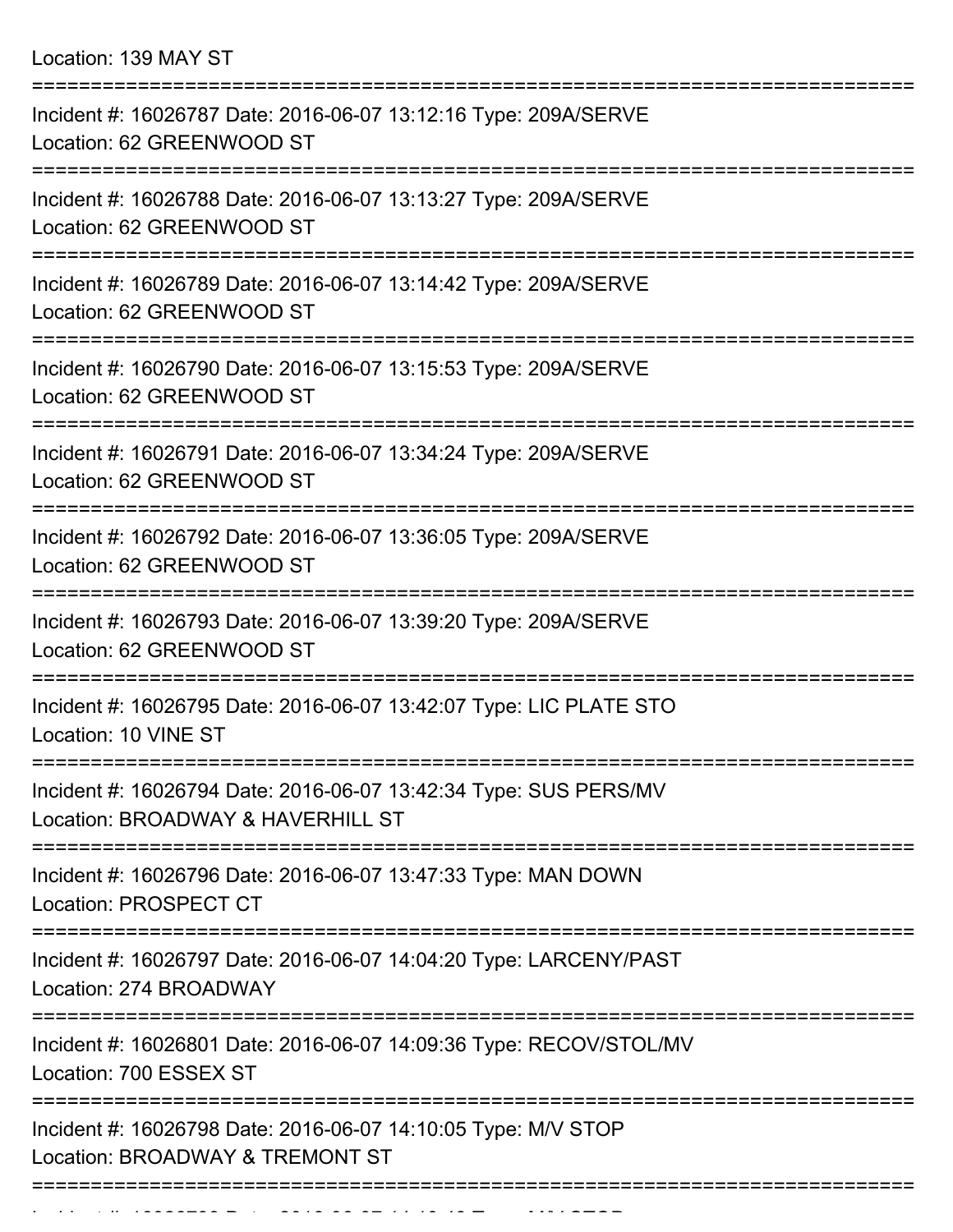| Incident #: 16026800 Date: 2016-06-07 14:13:32 Type: M/V STOP<br>Location: 205 BROADWAY                                    |
|----------------------------------------------------------------------------------------------------------------------------|
| Incident #: 16026803 Date: 2016-06-07 14:23:59 Type: DISTURBANCE<br>Location: 550 BROADWAY #APT214                         |
| Incident #: 16026802 Date: 2016-06-07 14:25:02 Type: MEDIC SUPPORT<br>Location: 6 SARGENT AV FL 2                          |
| Incident #: 16026804 Date: 2016-06-07 14:28:38 Type: HIT & RUN M/V<br>Location: 125 JACKSON ST                             |
| Incident #: 16026805 Date: 2016-06-07 14:31:30 Type: 209A/SERVE<br>Location: 7 BRADFORD ST                                 |
| Incident #: 16026806 Date: 2016-06-07 14:32:30 Type: A&B PAST<br><b>Location: NEWBURY ST</b>                               |
| Incident #: 16026807 Date: 2016-06-07 14:37:10 Type: DISTURBANCE<br>Location: GREATER LAWRENCE FAMILY HEALTH / 150 PARK ST |
| Incident #: 16026808 Date: 2016-06-07 14:59:01 Type: M/V STOP<br><b>Location: ALDER ST</b>                                 |
| Incident #: 16026809 Date: 2016-06-07 15:07:42 Type: SUS PERS/MV<br><b>Location: W LAUREL ST</b>                           |
| Incident #: 16026810 Date: 2016-06-07 15:13:05 Type: LARCENY/PAST<br>Location: 189 MAPLE ST FL 7J                          |
| Incident #: 16026811 Date: 2016-06-07 15:18:23 Type: GENERAL SERV<br>Location: GUILMETTE SCHOOL / 80 BODWELL ST            |
| Incident #: 16026812 Date: 2016-06-07 15:21:20 Type: LARCENY/PAST<br>Location: ONE STOP MARKET / 136 ESSEX ST              |
| Incident #: 16026815 Date: 2016-06-07 15:22:59 Type: LARCENY/PAST<br>Location: 1 BERKELEY ST                               |
|                                                                                                                            |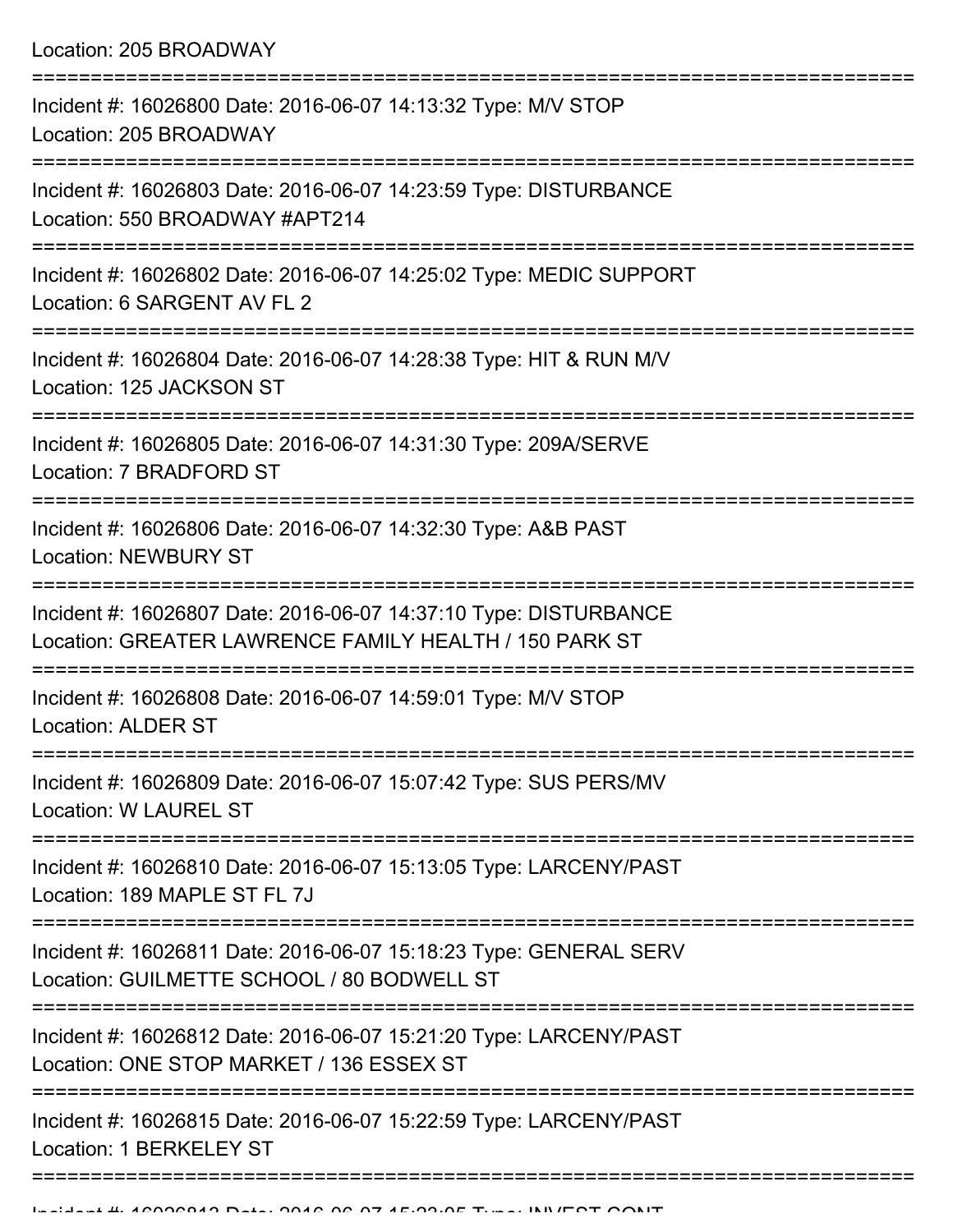Location: 11 W LAUREL ST =========================================================================== Incident #: 16026814 Date: 2016-06-07 15:29:58 Type: LARCENY/PAST Location: 306 JACKSON ST =========================================================================== Incident #: 16026816 Date: 2016-06-07 15:38:51 Type: M/V STOP Location: BAILEY ST & OSGOOD ST =========================================================================== Incident #: 16026817 Date: 2016-06-07 15:44:34 Type: MISSING PERS Location: 16 HANCOCK ST #1 =========================================================================== Incident #: 16026819 Date: 2016-06-07 15:45:51 Type: B&E/PAST Location: MASS DOT / 139 MARSTON ST =========================================================================== Incident #: 16026818 Date: 2016-06-07 15:46:43 Type: MV/BLOCKING Location: LAWRENCE ST & STEARNS AV =========================================================================== Incident #: 16026820 Date: 2016-06-07 15:50:52 Type: FIGHT Location: 2 APPLETON ST =========================================================================== Incident #: 16026821 Date: 2016-06-07 16:09:48 Type: MAL DAMG PROG Location: 79 WARREN ST FL 2ND =========================================================================== Incident #: 16026822 Date: 2016-06-07 16:14:35 Type: WOMAN DOWN Location: CURRANT HILL RD & RESERVOIR ST =========================================================================== Incident #: 16026825 Date: 2016-06-07 16:23:21 Type: FRAUD Location: 275 BROADWAY =========================================================================== Incident #: 16026823 Date: 2016-06-07 16:27:02 Type: M/V STOP Location: BLANCHARD ST & FARNHAM ST =========================================================================== Incident #: 16026824 Date: 2016-06-07 16:31:44 Type: M/V STOP Location: BROADWAY & ESSEX ST =========================================================================== Incident #: 16026826 Date: 2016-06-07 16:40:28 Type: M/V STOP Location: BRADFORD ST & BROADWAY =========================================================================== Incident #: 16026827 Date: 2016-06-07 16:43:01 Type: E911 HANGUP Location: 353 ELM ST #513 ===========================================================================

Incident #: 16026828 Date: 2016-06-07 16:47:13 Type: M/V STOP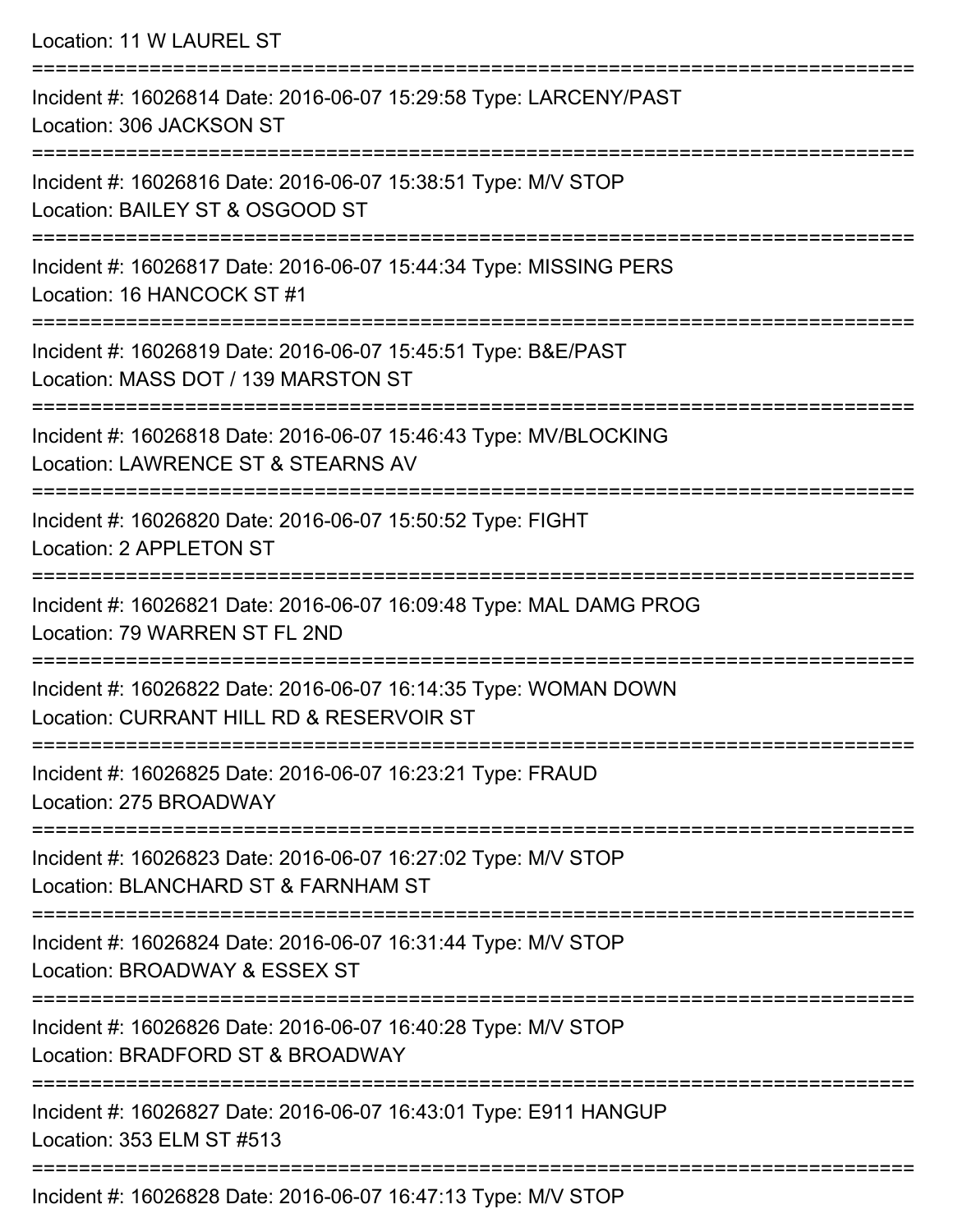=========================================================================== Incident #: 16026829 Date: 2016-06-07 16:49:36 Type: M/V STOP Location: FRANKLIN ST & VALLEY ST =========================================================================== Incident #: 16026830 Date: 2016-06-07 16:55:15 Type: ALARM/BURG Location: FLOWING RIVER INTERNATIONAL CHURH / 530 BROADWAY #3RD =========================================================================== Incident #: 16026831 Date: 2016-06-07 17:04:06 Type: LIC PLATE STO Location: HAMPSHIRE ST & LOWELL ST =========================================================================== Incident #: 16026832 Date: 2016-06-07 17:13:10 Type: B&E/PAST Location: 85 NEWBURY ST #4R =========================================================================== Incident #: 16026833 Date: 2016-06-07 17:14:19 Type: SUICIDE ATTEMPT Location: BAY STATE GAS COMPANY / 55 MARSTON ST =========================================================================== Incident #: 16026834 Date: 2016-06-07 17:19:58 Type: UNWANTEDGUEST Location: 15 PACKARD ST =========================================================================== Incident #: 16026835 Date: 2016-06-07 17:24:00 Type: TOW/REPOSSED Location: 275 S UNION ST =========================================================================== Incident #: 16026836 Date: 2016-06-07 17:27:33 Type: AUTO ACC/NO PI Location: BROADWAY & ESSEX ST =========================================================================== Incident #: 16026837 Date: 2016-06-07 17:29:50 Type: CK WELL BEING Location: MERRIMACK MEDICAL CENTER / 25 MARSTON ST =========================================================================== Incident #: 16026838 Date: 2016-06-07 17:32:49 Type: CK WELL BEING Location: BROADWAY & WATER ST =========================================================================== Incident #: 16026839 Date: 2016-06-07 17:43:28 Type: AUTO ACC/UNK PI Location: BROADWAY & COMMON ST =========================================================================== Incident #: 16026840 Date: 2016-06-07 17:50:26 Type: ALARM/BURG Location: DE CARMEN SALON / 473 ESSEX ST =========================================================================== Incident #: 16026841 Date: 2016-06-07 18:09:40 Type: AUTO ACC/NO PI Location: ALDER ST & HAMPSHIRE ST =========================================================================== Incident #: 16026842 Date: 2016-06-07 18:13:25 Type: LARCENY/PAST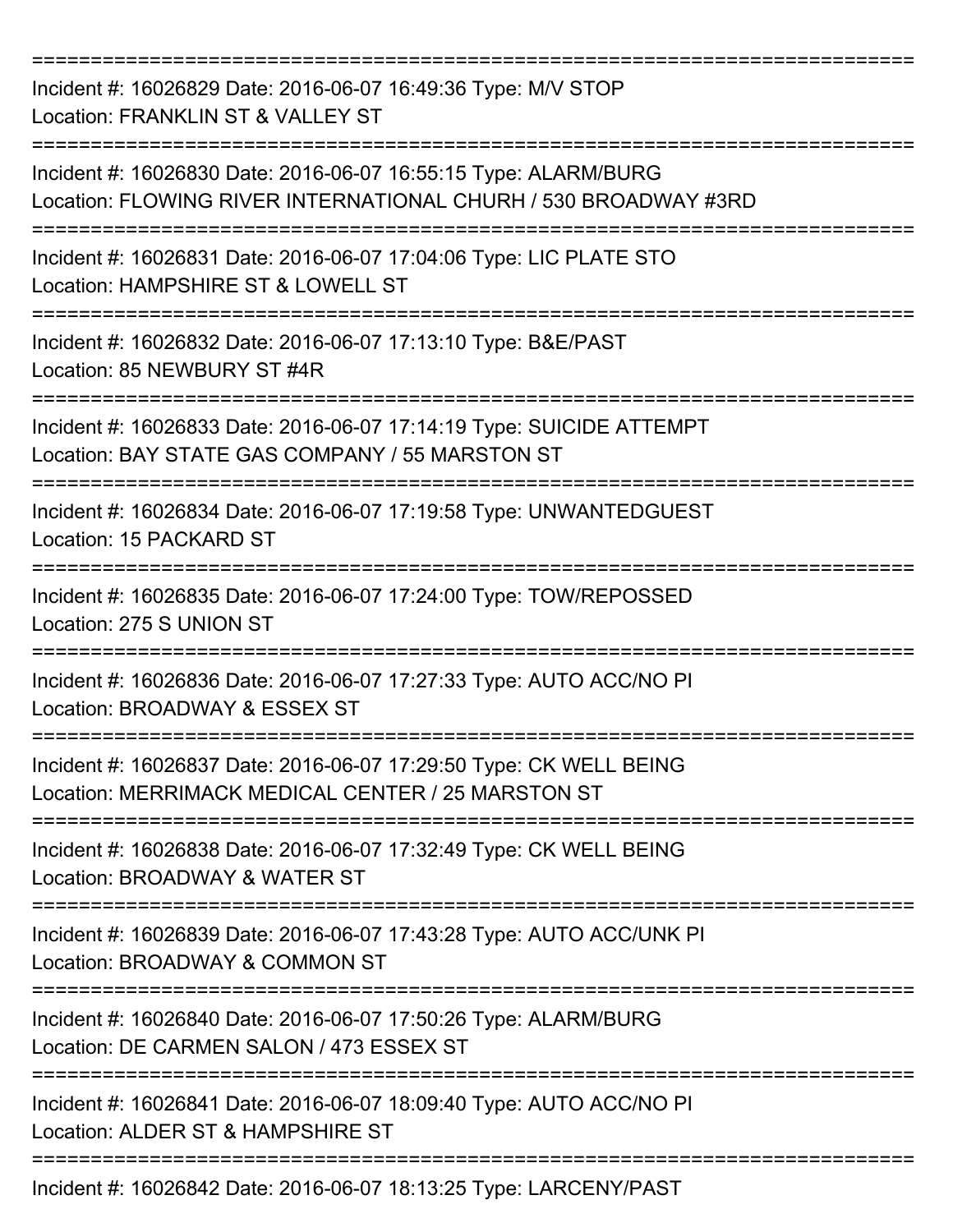| Incident #: 16026843 Date: 2016-06-07 18:22:28 Type: ALARM/BURG<br>Location: SALVATION ARMY / 250 HAVERHILL ST |
|----------------------------------------------------------------------------------------------------------------|
| Incident #: 16026844 Date: 2016-06-07 18:32:34 Type: MEDIC SUPPORT<br>Location: 96 AMES ST                     |
| Incident #: 16026845 Date: 2016-06-07 18:35:43 Type: CK WELL BEING<br>Location: 50 S BROADWAY                  |
| Incident #: 16026846 Date: 2016-06-07 18:38:20 Type: DISTURBANCE<br>Location: AMES ST & LOWELL ST              |
| Incident #: 16026847 Date: 2016-06-07 18:51:21 Type: M/V STOP<br>Location: FALMOUTH ST & S UNION ST            |
| Incident #: 16026848 Date: 2016-06-07 18:52:53 Type: SPECIAL CHECK<br>Location: 1 BELLEVUE ST                  |
| Incident #: 16026849 Date: 2016-06-07 18:53:45 Type: CK WELL BEING<br>Location: 39 SPRUCE ST                   |
| Incident #: 16026851 Date: 2016-06-07 18:54:17 Type: M/V STOP<br>Location: BELLIVUE CEMETARY / RESERVOIR ST    |
| Incident #: 16026850 Date: 2016-06-07 18:57:09 Type: MAN DOWN<br>Location: CANAL ST & MARSTON ST               |
| Incident #: 16026852 Date: 2016-06-07 19:08:53 Type: MAN DOWN<br><b>Location: 12 METHUEN ST</b>                |
| Incident #: 16026853 Date: 2016-06-07 19:10:34 Type: VIO CITY ORD<br>Location: 14 ROWE ST                      |
| Incident #: 16026854 Date: 2016-06-07 19:18:24 Type: ALARM/BURG<br>Location: 91 GLENN ST                       |
| Incident #: 16026855 Date: 2016-06-07 19:24:14 Type: NOISE ORD<br>Location: 4 INMAN ST #25                     |
| Incident #: 16026857 Date: 2016-06-07 19:30:47 Type: MISSING PERS                                              |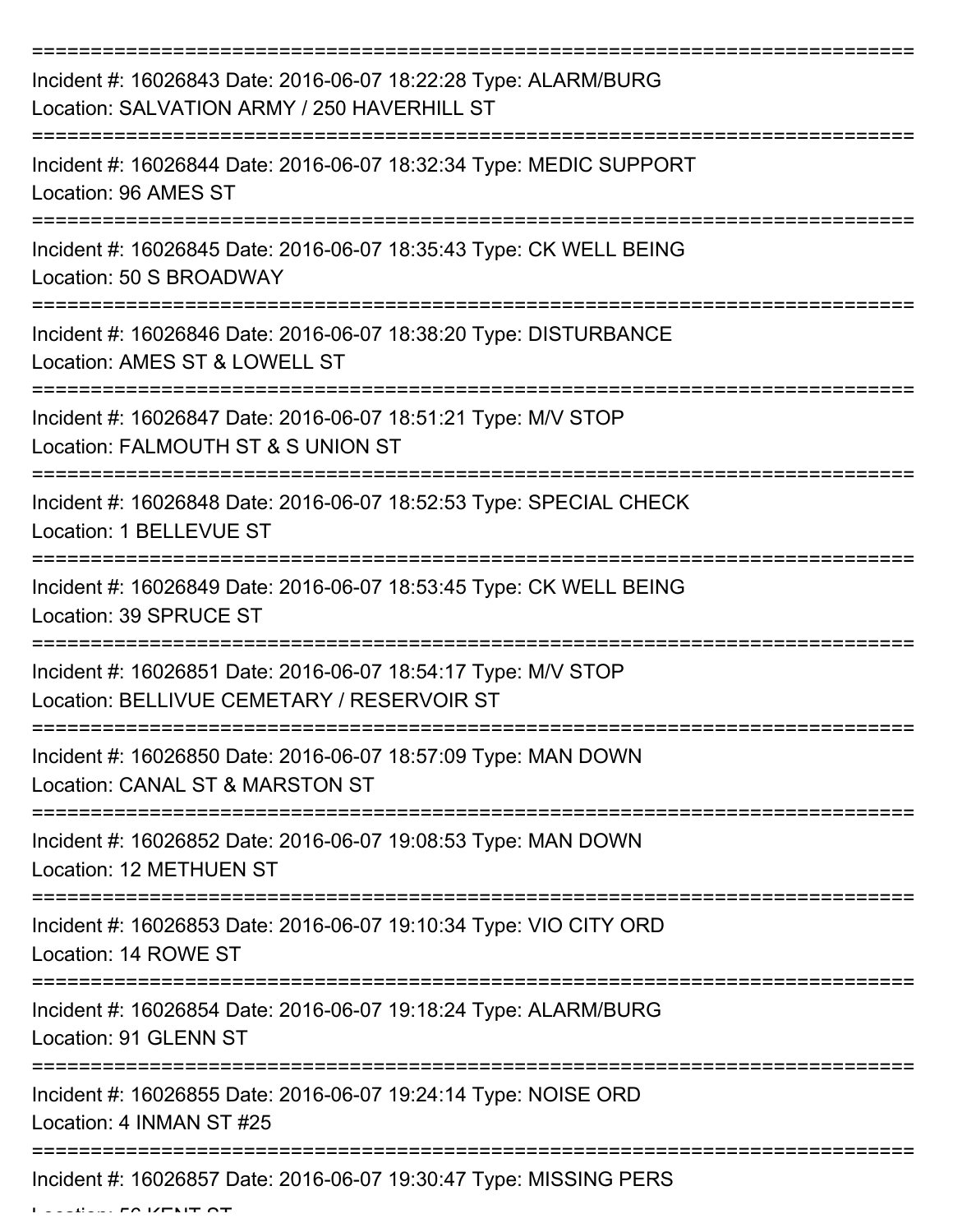| Incident #: 16026856 Date: 2016-06-07 19:33:55 Type: NOISE ORD<br>Location: EVERETT ST & ROWE ST                            |
|-----------------------------------------------------------------------------------------------------------------------------|
| Incident #: 16026858 Date: 2016-06-07 20:00:17 Type: NOTIFICATION<br>Location: 44 ROWE ST<br>-----------------------        |
| Incident #: 16026859 Date: 2016-06-07 20:03:16 Type: MEDIC SUPPORT<br>Location: 30 EXCHANGE ST FL 1                         |
| Incident #: 16026860 Date: 2016-06-07 20:06:43 Type: M/V STOP<br>Location: ANDOVER ST & S UNION ST                          |
| Incident #: 16026861 Date: 2016-06-07 20:23:49 Type: WARRANT SERVE<br>Location: 163 PARK ST                                 |
| Incident #: 16026862 Date: 2016-06-07 20:28:06 Type: E911 HANGUP<br>Location: 44 BRADFORD ST FL 3                           |
| Incident #: 16026863 Date: 2016-06-07 20:31:42 Type: NOISE ORD<br>Location: 853 ESSEX ST                                    |
| Incident #: 16026864 Date: 2016-06-07 20:39:17 Type: ALARM/BURG<br>Location: 360 MERRIMACK ST                               |
| Incident #: 16026865 Date: 2016-06-07 20:42:40 Type: VIO CITY ORD<br>Location: COMMON ST & LAWRENCE ST                      |
| Incident #: 16026866 Date: 2016-06-07 20:48:02 Type: A&B D/W PAST<br>Location: SOUTH LAWRENCE EAST SCHOOL / 165 CRAWFORD ST |
| Incident #: 16026867 Date: 2016-06-07 21:09:52 Type: M/V STOP<br>Location: FRANKLIN ST & LOWELL ST                          |
| Incident #: 16026868 Date: 2016-06-07 21:10:33 Type: M/V STOP<br>Location: BROADWAY & ESSEX ST                              |
| Incident #: 16026869 Date: 2016-06-07 21:27:49 Type: MISSING PERS<br>Location: 216 WALNUT ST                                |
| Incident #: 16026870 Date: 2016-06-07 21:37:28 Type: WARRANT SERVE                                                          |

Location: 3 WOODLAND ST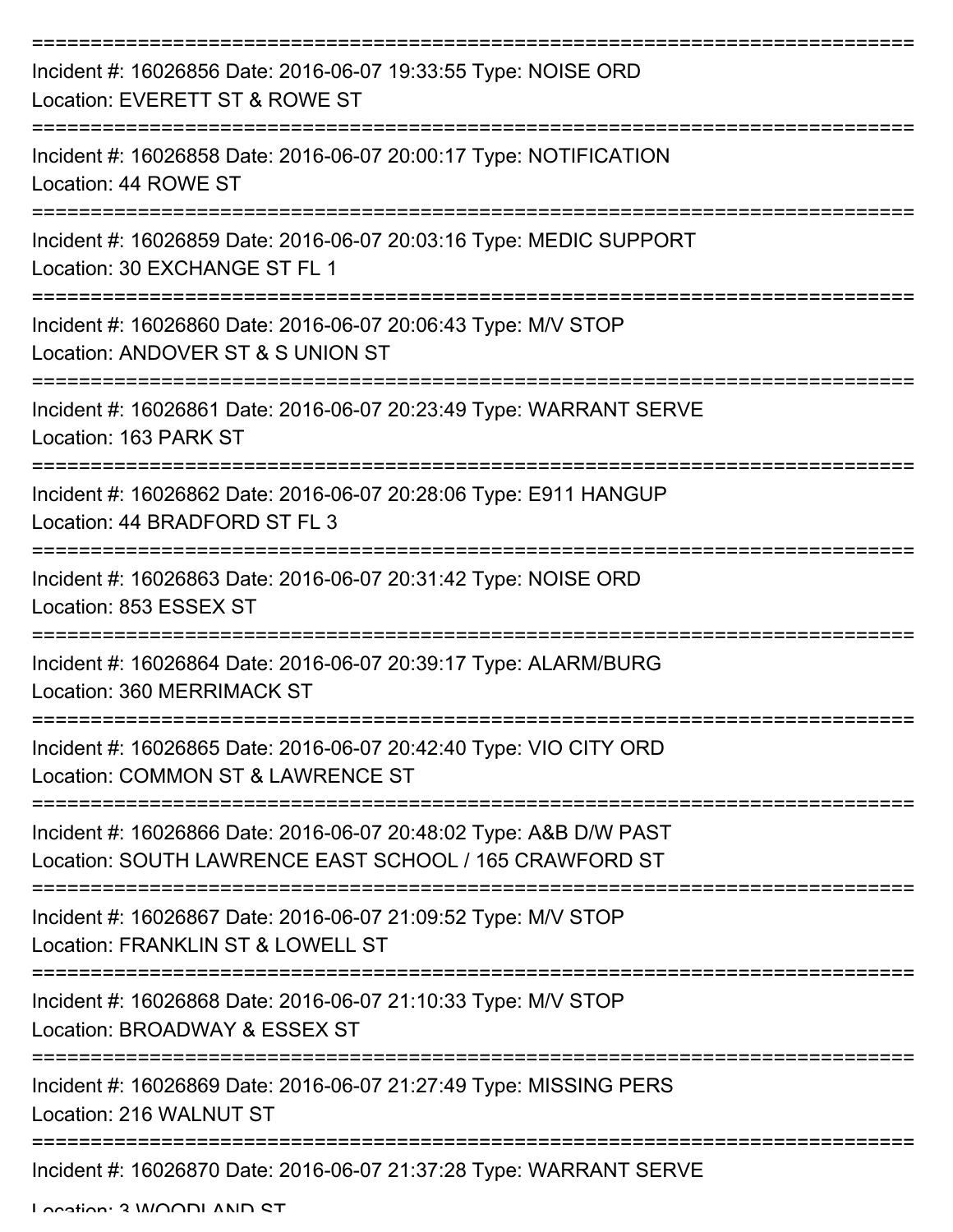| Incident #: 16026871 Date: 2016-06-07 21:45:34 Type: HOME INVASION<br>Location: 8 ROLLINS ST FL 2         |
|-----------------------------------------------------------------------------------------------------------|
| Incident #: 16026872 Date: 2016-06-07 21:48:49 Type: B&E/PAST<br>Location: 8 ROLLINS ST FL 1              |
| Incident #: 16026873 Date: 2016-06-07 22:07:59 Type: ASSSIT OTHER PD<br>Location: RT 495S                 |
| Incident #: 16026874 Date: 2016-06-07 22:36:45 Type: M/V STOP<br>Location: 200 ESSEX ST                   |
| Incident #: 16026875 Date: 2016-06-07 22:40:12 Type: DISTURBANCE<br>Location: 49 BRADFORD ST              |
| Incident #: 16026876 Date: 2016-06-07 22:41:04 Type: MEDIC SUPPORT<br>Location: 212 BOXFORD ST #2R        |
| Incident #: 16026877 Date: 2016-06-07 22:47:25 Type: INVESTIGATION<br>Location: 90 LOWELL ST              |
| Incident #: 16026878 Date: 2016-06-07 22:55:32 Type: M/V STOP<br>Location: ANDOVER ST & S BROADWAY        |
| Incident #: 16026879 Date: 2016-06-07 23:01:49 Type: M/V STOP<br>Location: 49 BRADFORD ST                 |
| Incident #: 16026880 Date: 2016-06-07 23:03:26 Type: M/V STOP<br>Location: BROADWAY & GREEN ST            |
| Incident #: 16026881 Date: 2016-06-07 23:08:21 Type: M/V STOP<br>Location: LAWRENCE ST & LOWELL ST        |
| Incident #: 16026882 Date: 2016-06-07 23:18:17 Type: NOISE ORD<br>Location: 64 FLORENCE AV                |
| Incident #: 16026883 Date: 2016-06-07 23:19:36 Type: AUTO ACC/UNK PI<br>Location: BROADWAY & HAVERHILL ST |
| Incident #: 16026884 Date: 2016-06-07 23:22:04 Type: SUS PERS/MV                                          |

Location: 118 S UNION ST